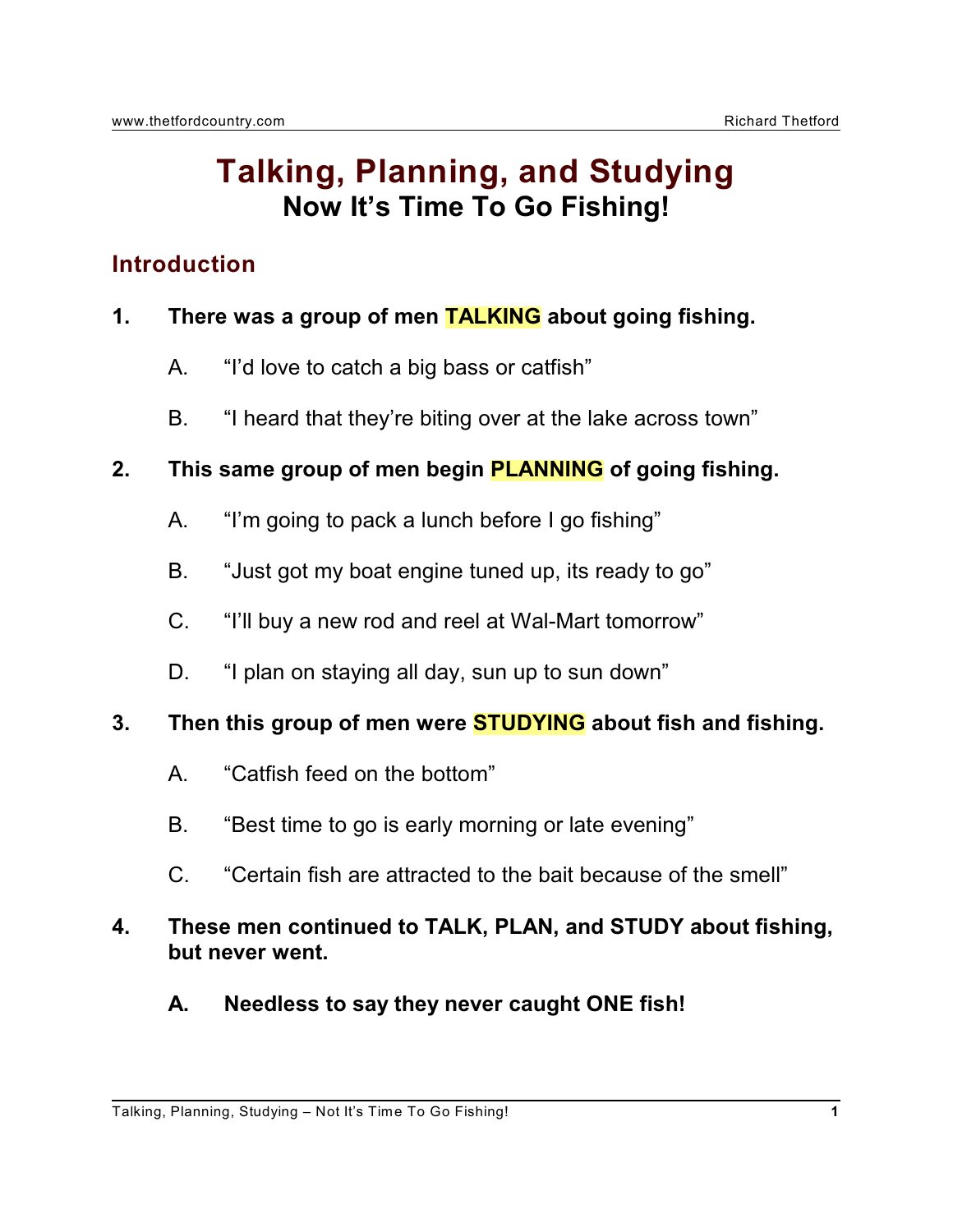# **Bible Examples of Fishing**

**1. Talking, Planning, and Studying about fishing are all good things in and of themselves.**

#### **Mending their nets.**

Matthew 4:21 Going on from there, He saw two other brothers, James the son of Zebedee, and John his brother, in the boat with Zebedee their father, mending their nets. And He called them,

#### **Washing their nets**

Luke 5:2 and saw two boats standing by the lake; but the fishermen had gone from them and were washing their nets.

## **A. However, if they never went fishing, they would will never catch any fish! A fisherman understands this:**

Matthew 4:18 And Jesus, walking by the Sea of Galilee, saw two brothers, Simon called Peter, and Andrew his brother, casting a net into the sea; for they were fishermen.

**NOTE: What made them fishermen is because they were fishing, not because they talked about it, planned on doing it, and studied about it. One must actually go fishing in order to be called a fisherman.**

## **B. Fishermen understand that there will be times when you go fishing and catch no fish.**

Luke 5:4-5 When He had stopped speaking, He said to Simon, "Launch out into the deep and let down your nets for a catch." But Simon answered and said to Him, "Master, we have toiled all night and caught nothing; nevertheless at Your word I will let down the net."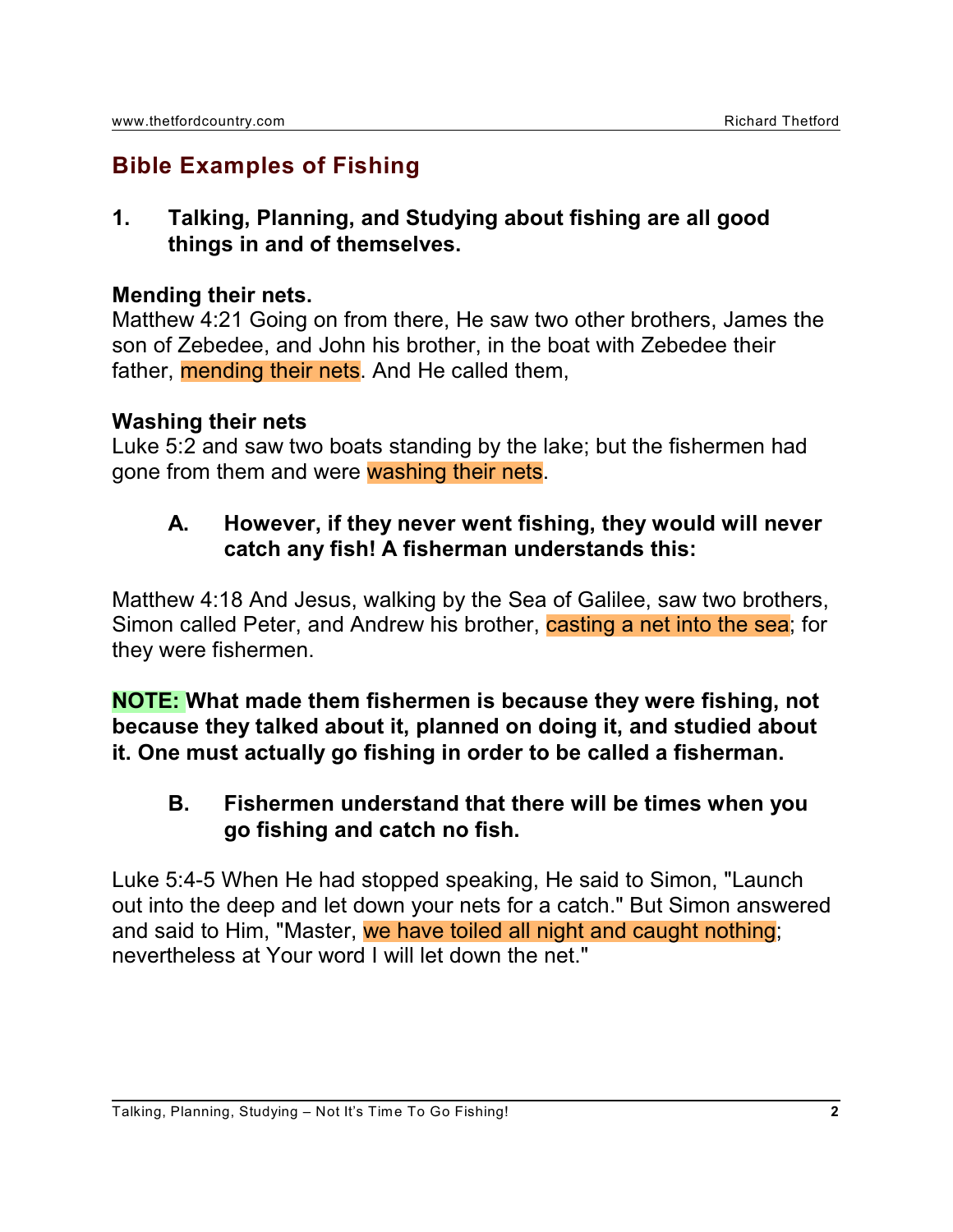## **Lessons Learned**

#### **1. Jesus said:**

Matthew 4:19 Then He said to them, "Follow Me, and I will make you fishers of men."

#### **2. To everything there is a season:**

Ecclessiastes 3:1 To everything there is a season, a time for every purpose under heaven:

- **A. A time to talk, plan, and study about being fishers of men.**
	- **1) The more we do of this the more effective we will be.**

## **In preparing to fish we should:**

## **B. Think on these things:**

Philippians 4:8 Finally, brethren, whatever things are true, whatever things are noble, whatever things are just, whatever things are pure, whatever things are lovely, whatever things are of good report, if there is any virtue and if there is anything praiseworthy-- meditate on these things.

> **1) There can't be a more nobler thing to do than to talk, plan and study on the saving of another's soul.**

#### **2) We must know what to say to those we are trying to win to Christ.**

1 Pet 3:15 But sanctify the Lord God in your hearts, and always be ready to give a defense to everyone who asks you a reason for the hope that is in you, with meekness and fear;

1 Tim 4:16 Take heed to yourself and to the doctrine. Continue in them, for in doing this you will save both yourself and those who hear you.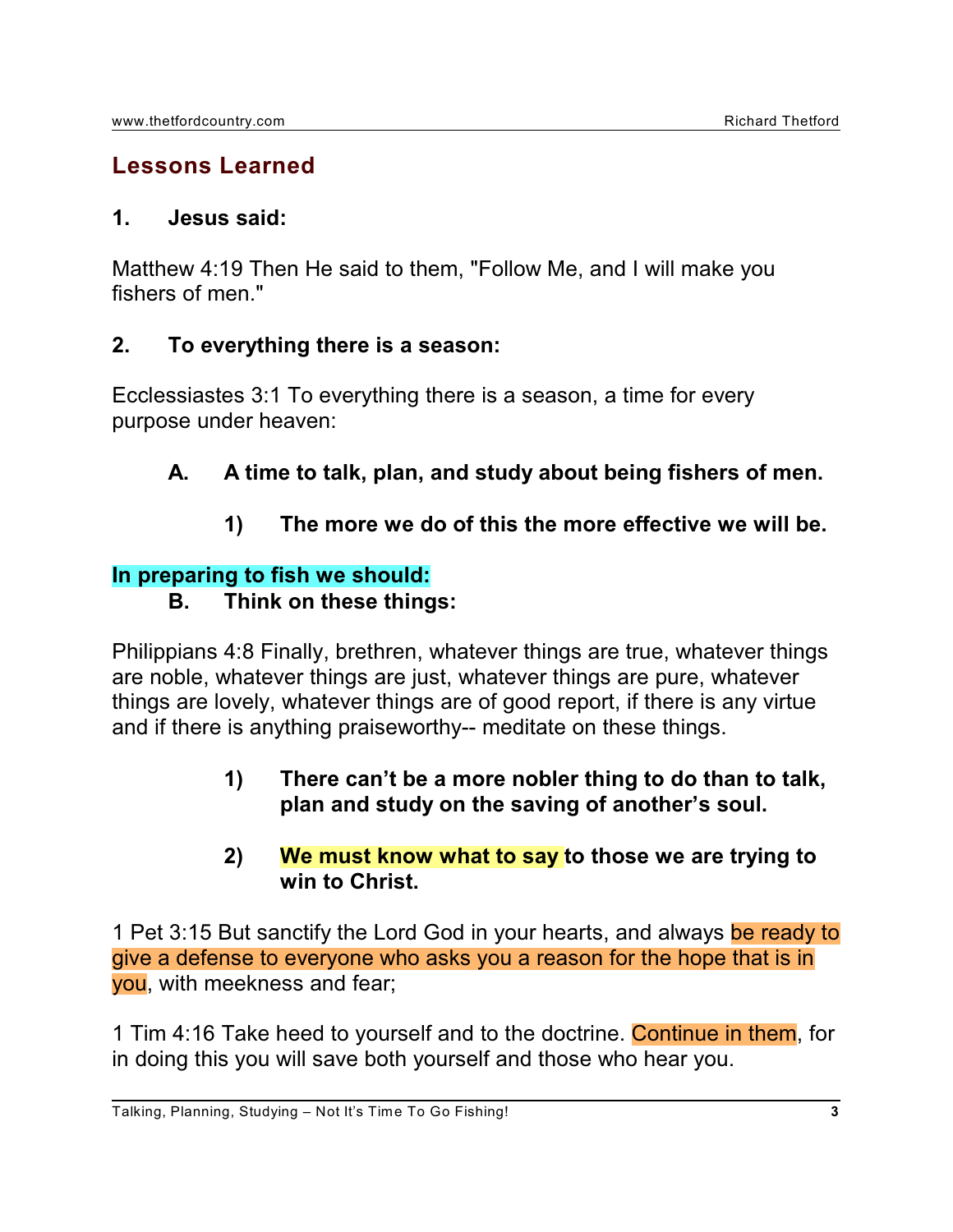- **a. Telling others about the doctrine of Christ is what will save their souls if they will heed it.**
	- **1. These include:**
		- **a) The story of Jesus**
		- **b) Why He came**
		- **c) What He did for man**
		- **d) What Christ expects of us**
			- **--- Loyalty**
			- **--- Obedience**
		- **e) What we must do to gain salvation**
			- **--- The plan of salvation**
		- **f) How we must continue to live**
- **3. All these things are important (TALK, PLAN, STUDY), but to be fishers of men, we must go fishing!**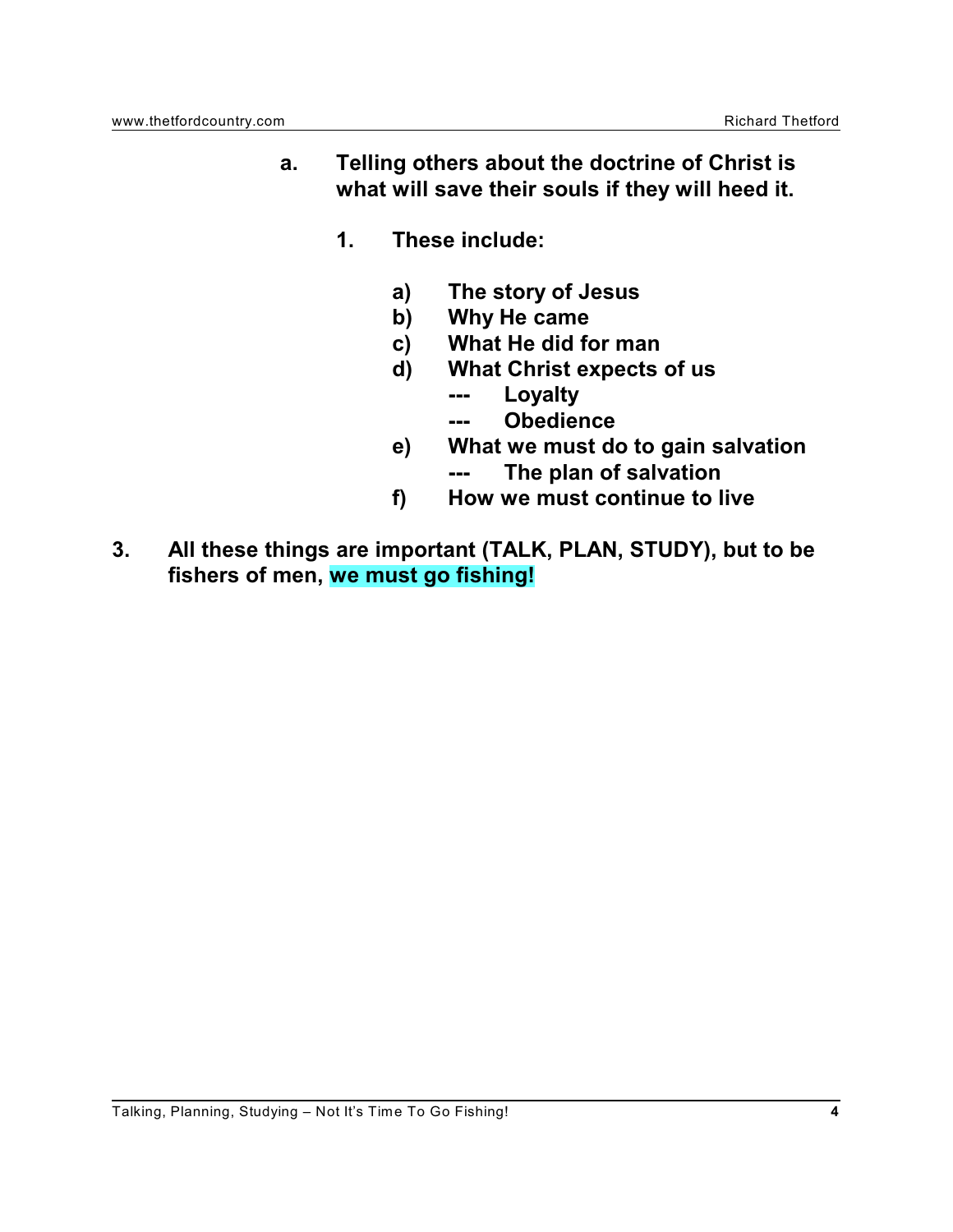# **Fishing for the Lord**

#### **1. In order to be pleasing to God we must put our talk, plans, and study to use. Notice what the scriptures say:**

Matthew 28:18-20 And Jesus came and spoke to them, saying, "All authority has been given to Me in heaven and on earth. "Go therefore and make disciples of all the nations, baptizing them in the name of the Father and of the Son and of the Holy Spirit, "teaching them to observe all things that I have commanded you; and lo, I am with you always, even to the end of the age." Amen.

Luke 19:10 "for the Son of Man has come to seek and to save that which was lost."

1 Corinthians 11:1 **Imitate me**, just as I also imitate Christ.

Romans 1:16 For I am not ashamed of the gospel of Christ, for it is the power of God to salvation for everyone who believes, for the Jew first and also for the Greek.

2 Corinthians 5:9-10 Therefore we make it our aim, whether present or absent, to be well pleasing to Him. For we must all appear before the judgment seat of Christ, that each one may receive the things done in the body, according to what he has done, whether good or bad.

Ephesians 5:8 For you were once darkness, but now you are light in the Lord. Walk as children of light

Matthew 5:14-16 "You are the light of the world. A city that is set on a hill cannot be hidden. "Nor do they light a lamp and put it under a basket, but on a lampstand, and it gives light to all who are in the house. "Let your light so shine before men, that they may see your good works and glorify your Father in heaven.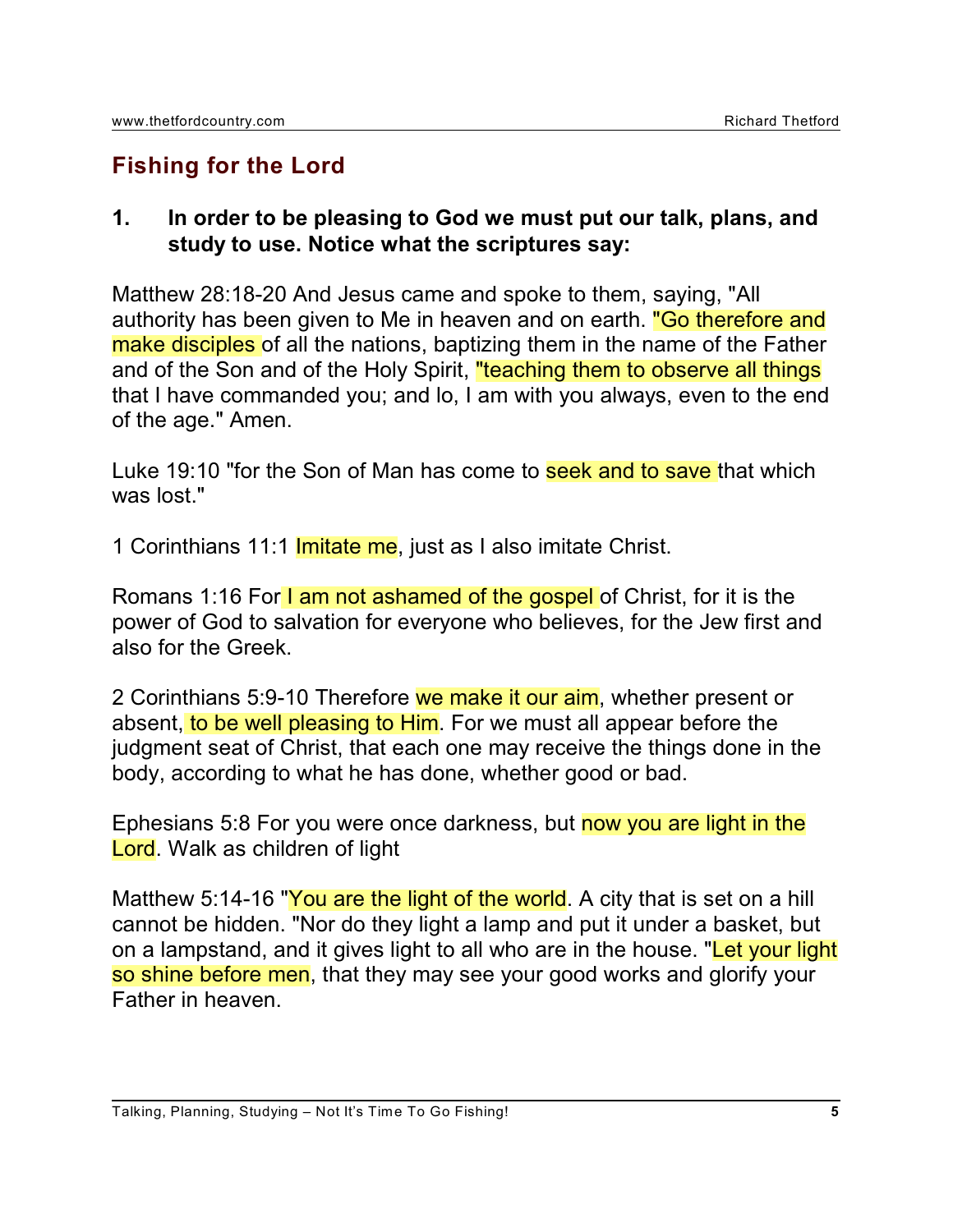Philippians 4:9 The things which you learned and received and heard and saw in me, these do, and the God of peace will be with you.

2 Timothy 2:24 And a servant of the Lord must not quarrel but be gentle to all, able to teach, patient,

Hebrews 5:12-14 For though by this time you ought to be teachers, you need someone to teach you again the first principles of the oracles of God; and you have come to need milk and not solid food. For everyone who partakes only of milk is unskilled in the word of righteousness, for he is a babe. But solid food belongs to those who are of full age, that is, those who by reason of use have their senses exercised to discern both good and evil.

1 Peter 2:9 But you are a chosen generation, a royal priesthood, a holy nation, His own special people, that you may proclaim the praises of Him who called you out of darkness into His marvelous light;

James 4:17 Therefore, to him who knows to do good and does not do it, to him it is sin.

**2. Sometimes we may pull up our nets and they may be empty, but we can say that we have been fishing.**

#### **A. Let God have a chance.**

1 Corinthians 3:6-7 | planted, Apollos watered, but God gave the increase. So then neither he who plants is anything, nor he who waters, but God who gives the increase.

- **3. When was the last time you have put the TALKING, PLANNING, and STUDYING to work and actually went fishing?**
- **4. We've got to be fishing for men before we can ever tell the story of the "one that got away."**